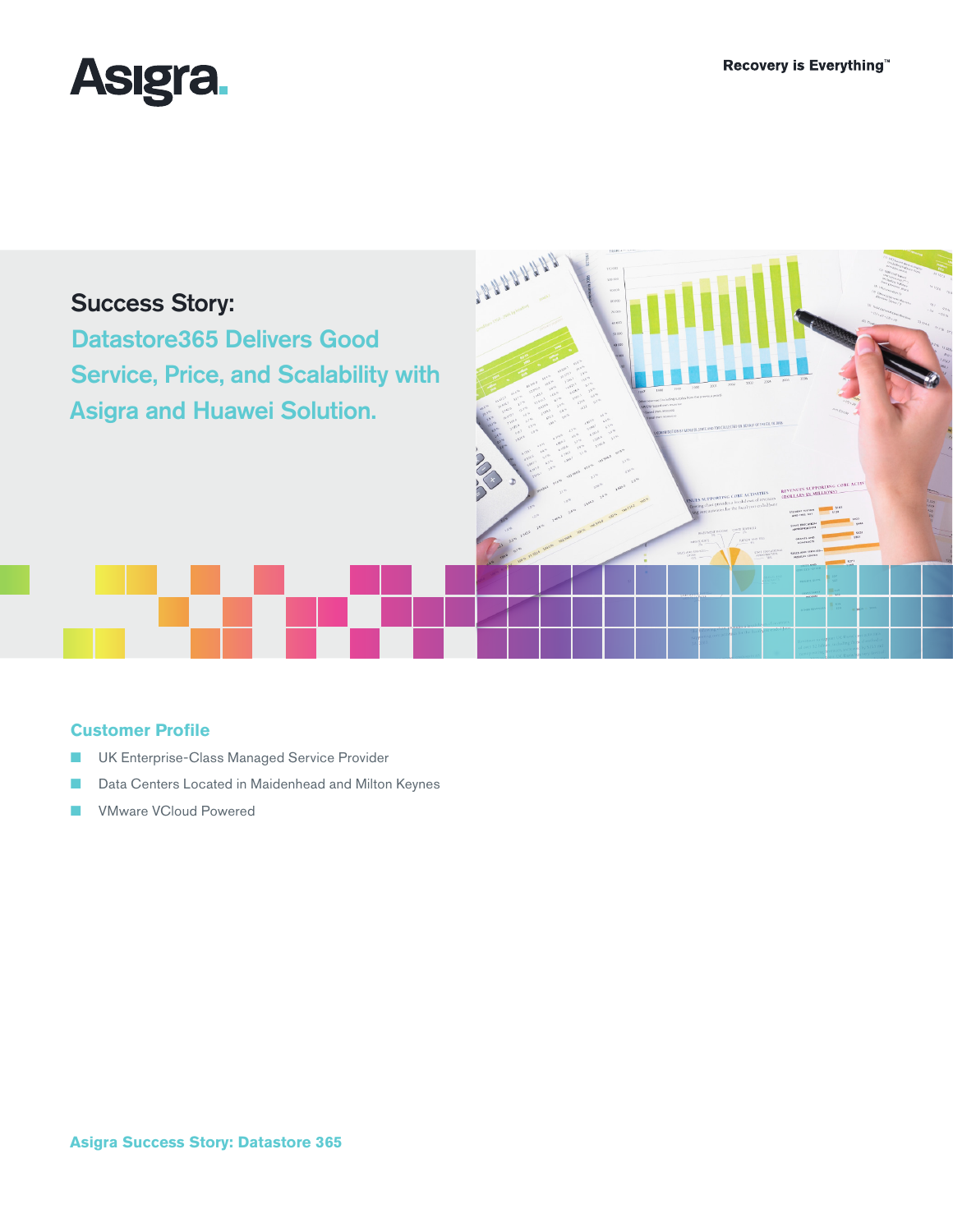

## **Overview**

Although Datastore365 powered its online backup service with Asigra Cloud Backup™ software, the actual hardware at its two datacentres came from various vendors, meaning that a significant amount of time was spent managing the different systems. Datastore365's data vault was almost at capacity and the company was starting to experience performance issues with the current storage configuration.

The team needed a storage solution that could quickly and securely react to increasing storage and capacity demands from customers, while providing the most resilient and highly-available configuration possible. However, cost was a key purchasing factor; Datastore365 needed to ensure that it chose a storage solution that was competitively priced, allowing it to engage the competition by offering a cost-effective service to existing and prospective clients.

# **The Technology Partner Solution**

"We met with several big-name storage vendors, but couldn't find a solution that ticked every box. Then our distributer Zycko recommended we take a look at Huawei Symantec's Oceanspace N8000 series, clustered Network Attached Storage (NAS) solutions," explained Gary Witts, IT Director, Datastore365.

Huawei Symantec is a joint venture, combining Huawei's expertise in network infrastructure and Symantec's in security and storage software. The Oceanspace N8000 series is a unified storage platform, which uses a full redundancy design to ensure 99.999 percent

availability, and supports clustered NAS engine nodes in active/active mode.

David Galton-Fenzi, Zycko's group sales and marketing director, explains: "We suggested the Oceanspace N8300 because it offers a combination of reliability and affordability. Its scalable design will allow them to improve capacity and performance independently of each other, whilst still hitting the right price point for their customers. The Asigra software and Huawei Symantec solution marry well; the former provides secure, on-demand online back-up, and the latter supports this with highly-resilient, flexible storage." Zycko tested the NAS solution in its £1m Cirencester lab with data provided by Datastore365.

Installation at Datastore365's two datacentres in Maidenhead and Milton Keynes was carried out by the vendor's own engineers, with Zycko assisting in the migration of all customer data onto the new system. Witts estimates the entire implementation took around three months from start to finish: "We were the first Asigra Partner to utilise the Huawei Symantec offering, so it was a real leap of faith – we knew competitors were working with proven EMC and NetApp solutions, however, the competitive price point and constant support from Zycko and Huawei Symantec, convinced us that this was the right solution for us."

# **Business Benefits**

One of the main benefits of the implementation was the amount of time saved: "Before the new NAS solution was installed, we dedicated one team member to monitoring and checking the multiple vendor solutions at both our datacentres," explains Witts. "Now that

"The Asigra backup and recovery software and Huawei Symantec solution marry well; the former provides secure, on-demand online back-up, and the latter supports this with highly-resilient, flexible storage."

-David Galton-Fenzi, Group Sales and Marketing Director, Zycko

"We were the first Asigra Partner to utilise the Huawei Symantec offering, so it was a real leap of faith – we knew competitors were working with proven EMC and NetApp solutions, however, the competitive price point and constant support from Zycko and Huawei Symantec, convinced us that this was the right solution for us."

-David Galton-Fenzi, Group Sales and Marketing Director, Zycko